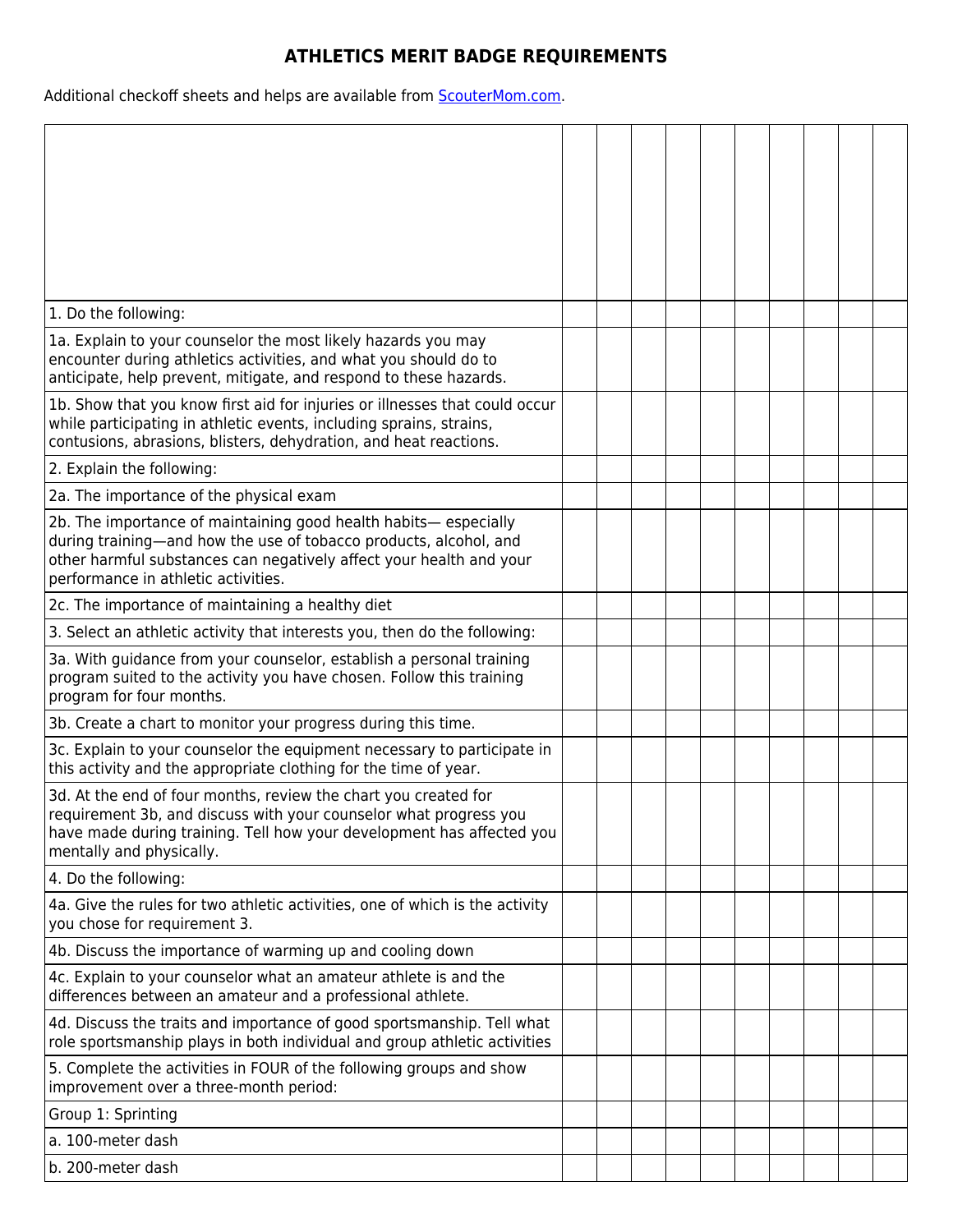| Group 2: Long-Distance Running                                                                |  |  |  |  |  |
|-----------------------------------------------------------------------------------------------|--|--|--|--|--|
| a. 3k run                                                                                     |  |  |  |  |  |
| b. 5k run                                                                                     |  |  |  |  |  |
| Group 3: Long Jump OR High Jump                                                               |  |  |  |  |  |
| a. Running long jump OR running high jump (best of three tries)                               |  |  |  |  |  |
| b. Standing long jump OR standing high jump (best of three tries)                             |  |  |  |  |  |
| Group 4: Swimming                                                                             |  |  |  |  |  |
| a. 100-meter swim                                                                             |  |  |  |  |  |
| b. 200-meter swim                                                                             |  |  |  |  |  |
| Group 5: Pull-Ups AND Push-Ups                                                                |  |  |  |  |  |
| a. Pull-ups in two minutes                                                                    |  |  |  |  |  |
| b. Push-ups in two minutes                                                                    |  |  |  |  |  |
| Group 6: Baseball Throw                                                                       |  |  |  |  |  |
| a. Baseball throw for accuracy, 10 throws at a target (distance to be                         |  |  |  |  |  |
| determined by age): ages 11 to 12, 20 feet; ages 13 to 15, 30 feet;<br>ages 16 to 17, 40 feet |  |  |  |  |  |
| b. Baseball throw for distance, five throws (total distance)                                  |  |  |  |  |  |
| Group 7: Basketball Shooting                                                                  |  |  |  |  |  |
| a. Basketball shot for accuracy, 10 free-throw shots                                          |  |  |  |  |  |
| b. Basketball throw for skill and agility, the following shots as shown on                    |  |  |  |  |  |
| the diagram at<br>https://scoutermom.com/wp-content/uploads/athletics-diagram.jpg             |  |  |  |  |  |
| (1) Left-side layup                                                                           |  |  |  |  |  |
| (2) Right-side layup                                                                          |  |  |  |  |  |
| (3) Left side of hoop, along the key line                                                     |  |  |  |  |  |
| (4) Right side of hoop, along the key line                                                    |  |  |  |  |  |
| (5) Where key line and free-throw line meet, left side                                        |  |  |  |  |  |
| (6) Where key line and free-throw line meet, right side                                       |  |  |  |  |  |
| (7) Top of the key                                                                            |  |  |  |  |  |
| (8) Anywhere along the three-point line                                                       |  |  |  |  |  |
| Group 8: Football Kick OR Soccer Kick                                                         |  |  |  |  |  |
| a. Goals from the 10-yard line, eight kicks                                                   |  |  |  |  |  |
| b. Football kick or soccer kick for distance, five kicks (total distance)                     |  |  |  |  |  |
| Group 9: Weight Training                                                                      |  |  |  |  |  |
| a. Chest/bench press, two sets of 15 repetitions each                                         |  |  |  |  |  |
| b. Leg curls, two sets of 15 repetitions each                                                 |  |  |  |  |  |
| 6. Do the following:                                                                          |  |  |  |  |  |